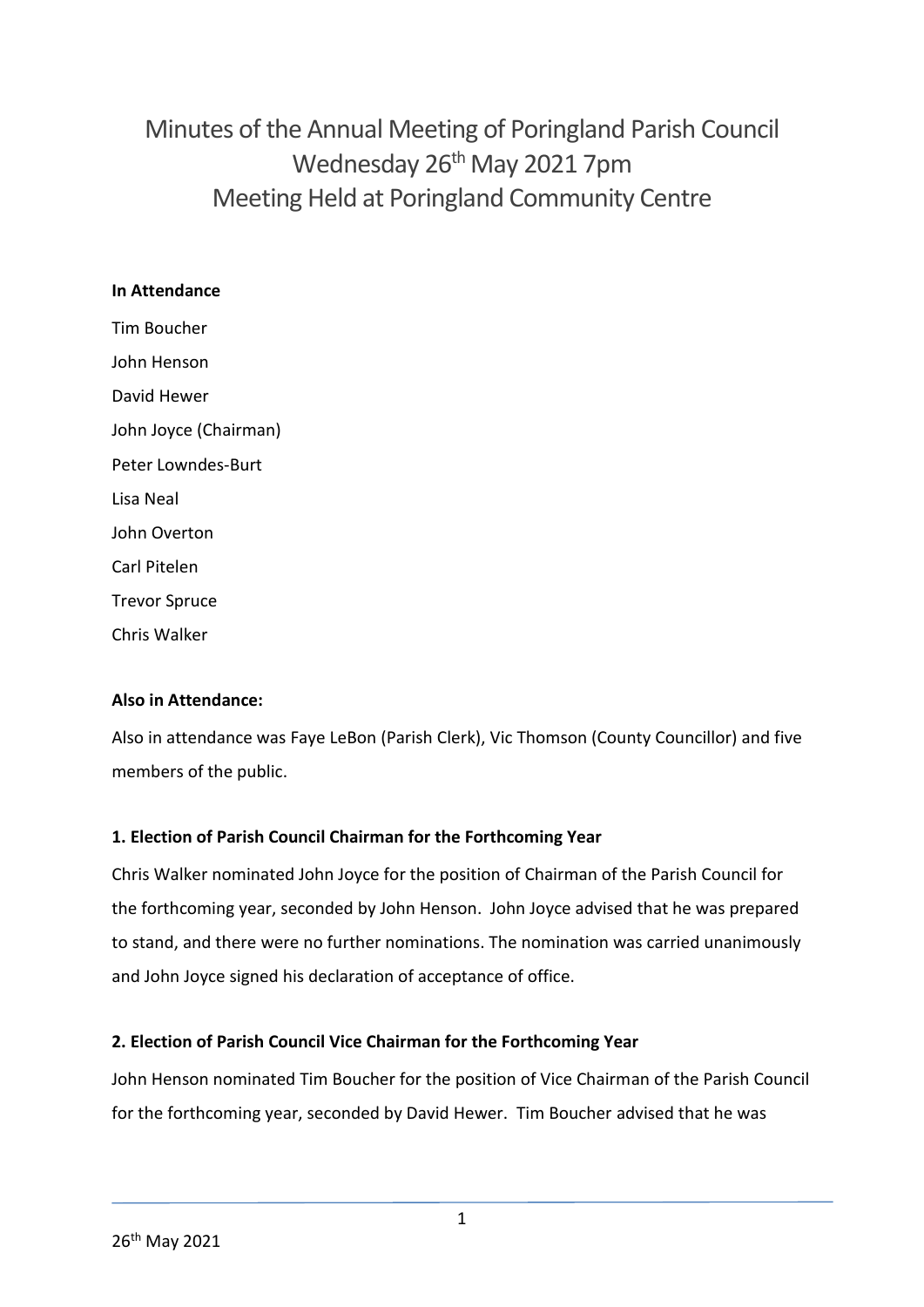prepared to stand, and there were no further nominations. The nomination was carried unanimously.

## **3. To Record Apologies for Absence**

All members were in attendance. Vic Thomson had advised he would be late due to a prior meeting, and the assistant clerk had sent apologies.

## **4. To Co-Opt Councillor to Poringland Parish Council**

There were four applicants for the vacant position on the Parish Council. Each applicant had sent a bio, which had been circulated to councillors. Each applicant was then asked to give a brief presentation to the council about themselves and why they want to join the council, and took questions from councillors. A ballot was taken and a majority vote was achieved in favour of Sean Curtis after the first round. Mr Curtis was asked to join the council meeting, and he signed his declaration of acceptance of office.

John Joyce thanked all applicants for their interest in the position, noting that it was a pity there was only one vacancy as all would have brought skills and knowledge to the council.

## **5. Declarations of Interest and Applications for Dispensation**

Lisa Neal declared an interest in item 9(a), as a member of South Norfolk Council's Development Management Committee.

Trevor Spruce declared an interest in items 10(b)(ii).

John Overton declared an interest in all planning applications.

## **6. To Agree Minutes of the Meeting Held on 28th April 2021**

The minutes of the meeting held on 28<sup>th</sup> April 2021 were agreed after a proposal by Chris Walker and a second by John Henson. The minutes were signed as a true and accurate record of the meeting by John Joyce.

**7. Matters Arising from the Minutes of 28th April, Including Clerk's Report** The Clerk's report had been previously circulated. It detailed:

 *Playing Field CCTV:* A new CCTV company has been contacted to quote for establishing a link between the pavilion CCTV and the community centre.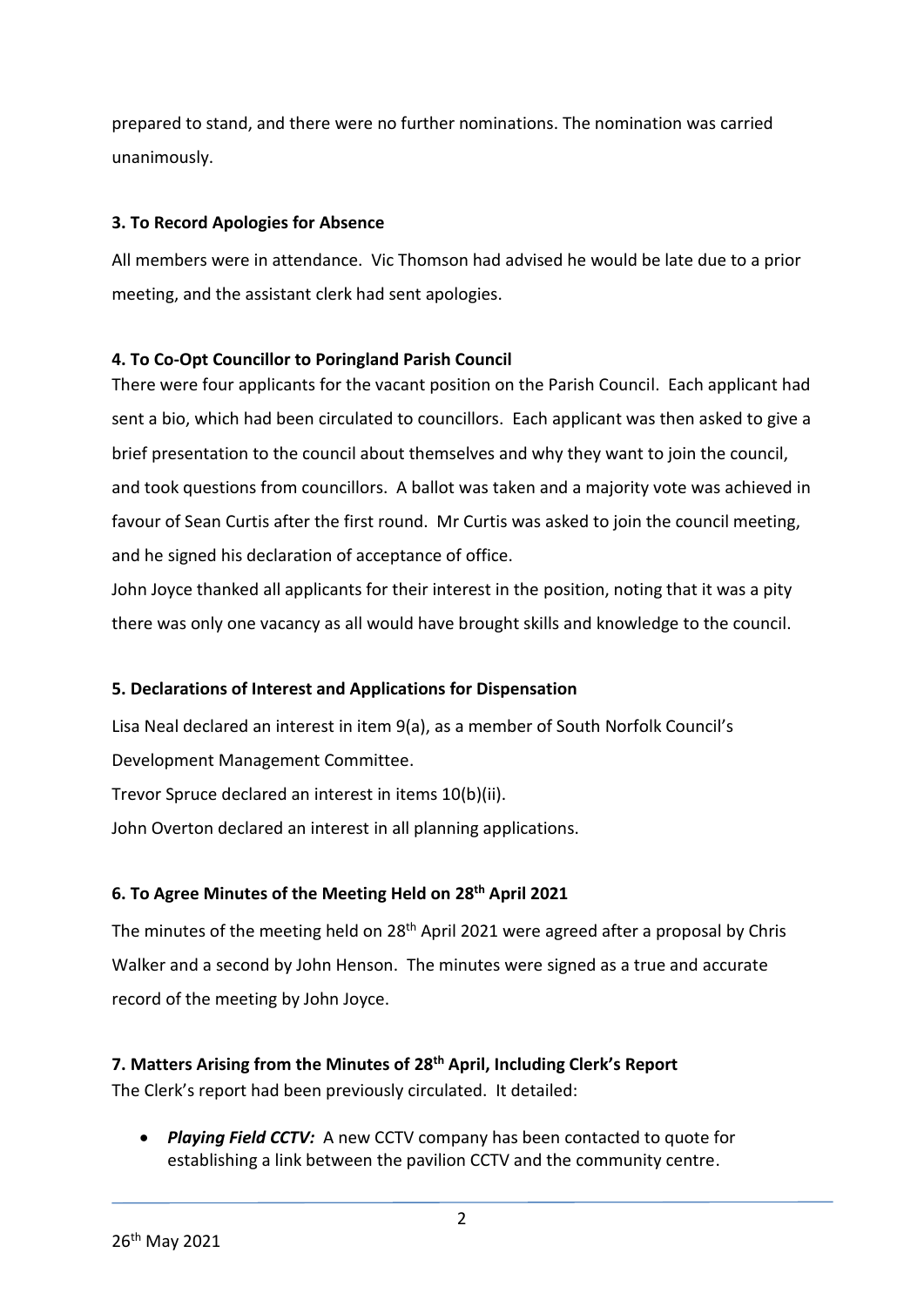- **Extension of Gritting Route Along Rectory Lane/Upgate/Hall Road** A decision will be made by Norfolk County Council in May/June. It has been reported that the grit bins were not filled in February. This has been escalated to highways. A follow up email has been sent to Norfolk County Council to find out if there has been an update on the extension of the gritting route
- **Lease for the Men's Shed**. The draft Heads of Terms have been sent to the Parish Council's solicitor, to draft a lease which can then be considered by Men's Shed and Fields in Trust. The Parish Council has been allocated a new solicitor to deal with this project and they will be corresponding with the Chairman of the Men's Shed
- **Carr Lane.** The pot hole opposite the community woodland has been reported to Norfolk County Council trails team, and they are investigating. Norfolk County Council has advised that they will be removing the 30mph speed limit sign, but have yet to commit to the initial cut of the vegetation that cannot yet be accessed by a vehicle. The Chairman and Clerk met with representatives from Norfolk County Council on 25th May to discuss the pedestrianised area of Carr Lane. It was noted that the trees along Carr Lane adjacent to the southern lagoon need to be tagged and added to the Parish Council's asset register.
- **Mulberry Playing Field Drainage.** Three drainage contractors have been approached for advice. One cannot participate in the process due to the size of their current order book. The other two have been chased for a response but have not done so. The Amenities Advisory Group has decided it would be better to split the contract into the designing of the scheme and then the groundworks.
- **Rosebery Park Lagoon Area.** An enquiry has been made of Big Sky Developments about whether the Parish Council could take the area on and if so what the commuted sum would be. They are discussing with South Norfolk Council planning officers.
- **Parish Partnership.** Norfolk County Council has confirmed that they will arrange for the gateway mount of the Parish Council's choosing (as detailed in the application). Therefore, payment can be made and the project can be progressed
- **Recruitment.** The HR Advisory Group, in consultation with the staff, has shortlisted the applicants for the Parish Officer role. Interviews are booked for the 28<sup>th</sup> May.
- **Water Sensors.** John Henson, Vic Thomson and the Clerk will be meeting with the representative for the water sensors on  $8<sup>th</sup>$  June.
- **Hybrid Meetings.** A proposal has been received from a local company to allow the Parish Council meetings to be broadcast. This will be put to the community centre Advisory group on 9<sup>th</sup> June.
- **Burgate Lane.** The Parish Council's response to the appeal has been sent. There has yet to be a determination date set by the planning inspectorate.
- **SAM Signs on Rectory Lane.** A location for the SAM machine close to the accident site is going to be problematic. The pole closest to the accident site is impeded by hedging. An alternative pole is opposite Rosebery Avenue but may be too low as the sign will edge into the pathway. The Clerk is to ask the Highways Engineer to look for a possible site next time they are in the area.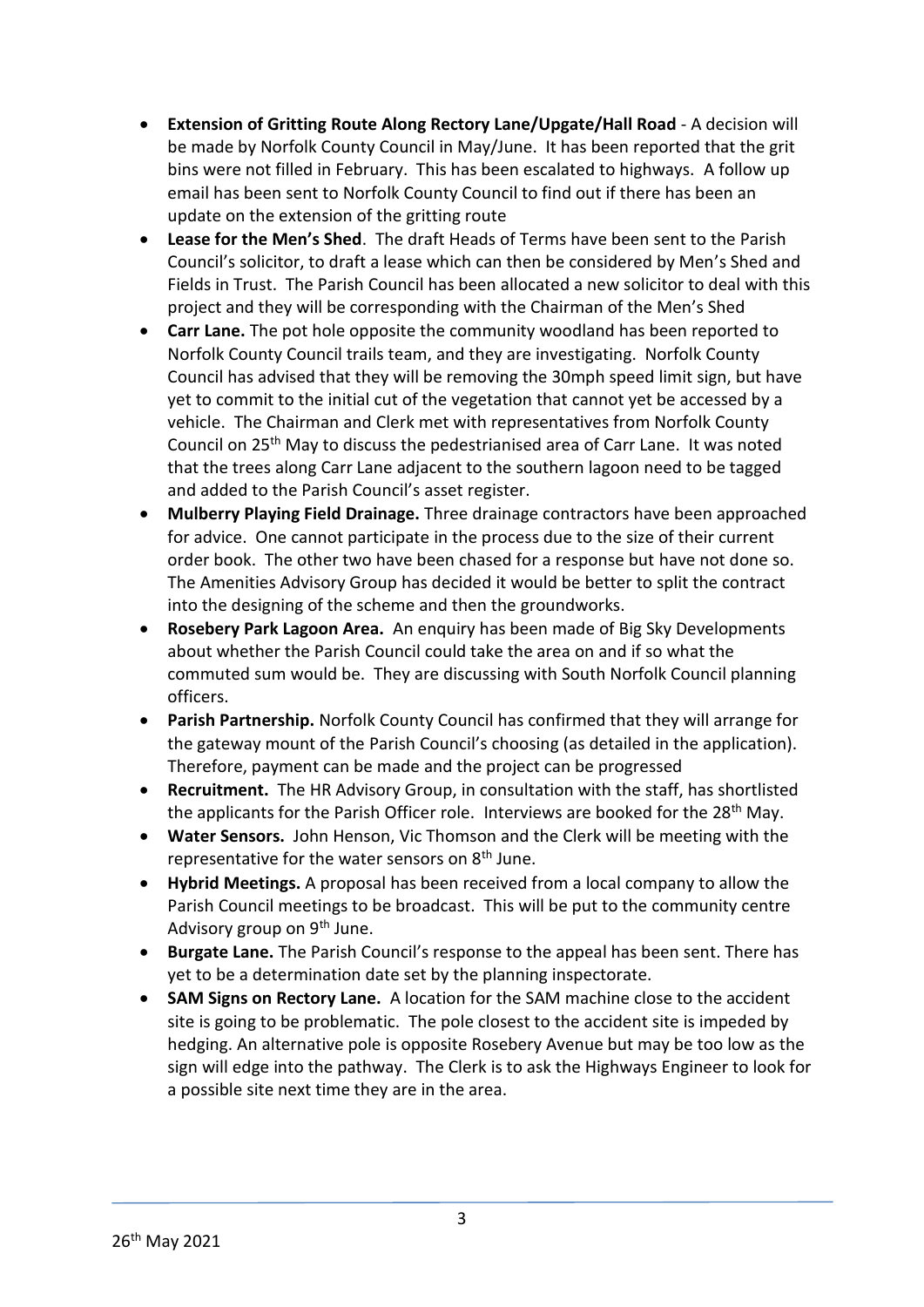## **8. Adjournment for Public Participation, District and County Councillors, and Councillors with any Pecuniary Interests**

It was agreed that standing orders should be suspended.

## a) District Council Report

Cllr Neal reported that South Norfolk Council has received extra funding to support businesses in the events and travel sectors. So far £80m has been distributed to businesses and residents in the South Norfolk and Broadland areas.

There are three projects being worked on by South Norfolk Council:

'Click it Local' which will operate in a similar manner to Amazon but will be designed for local independent businesses.

Engaging with 'Thinking Place' to establish what makes the district distinct, so as to enable the district to become more attractive and competitive.

Looking at offering skills and training for young people and those over 50, as their employment has been affected the most by Covid-19.

Cllr Spruce reported that the latest Covid figures for the South Norfolk District were 7 cases per 100,000 people.

b) County Council Report

To be deferred

## c) Public Participation

A member of the public thanked the Parish Council for their work over the past year, and for the effort put in to the Annual Parish Meeting. He also raised concerns about an overgrown hedge on Elizabeth Road. The Clerk will review and write to the householder if necessary. Concerns were also raised about the accuracy of the SAM sign. The Clerk will find out if it needs recalibrating.

It was queried why the Men's Shed are not moving to the Community Land. Tim Boucher advised that there was a delay on the Community Land, and the opportunity of utilising the bowls green land came up.

## *Standing orders were reinstated.*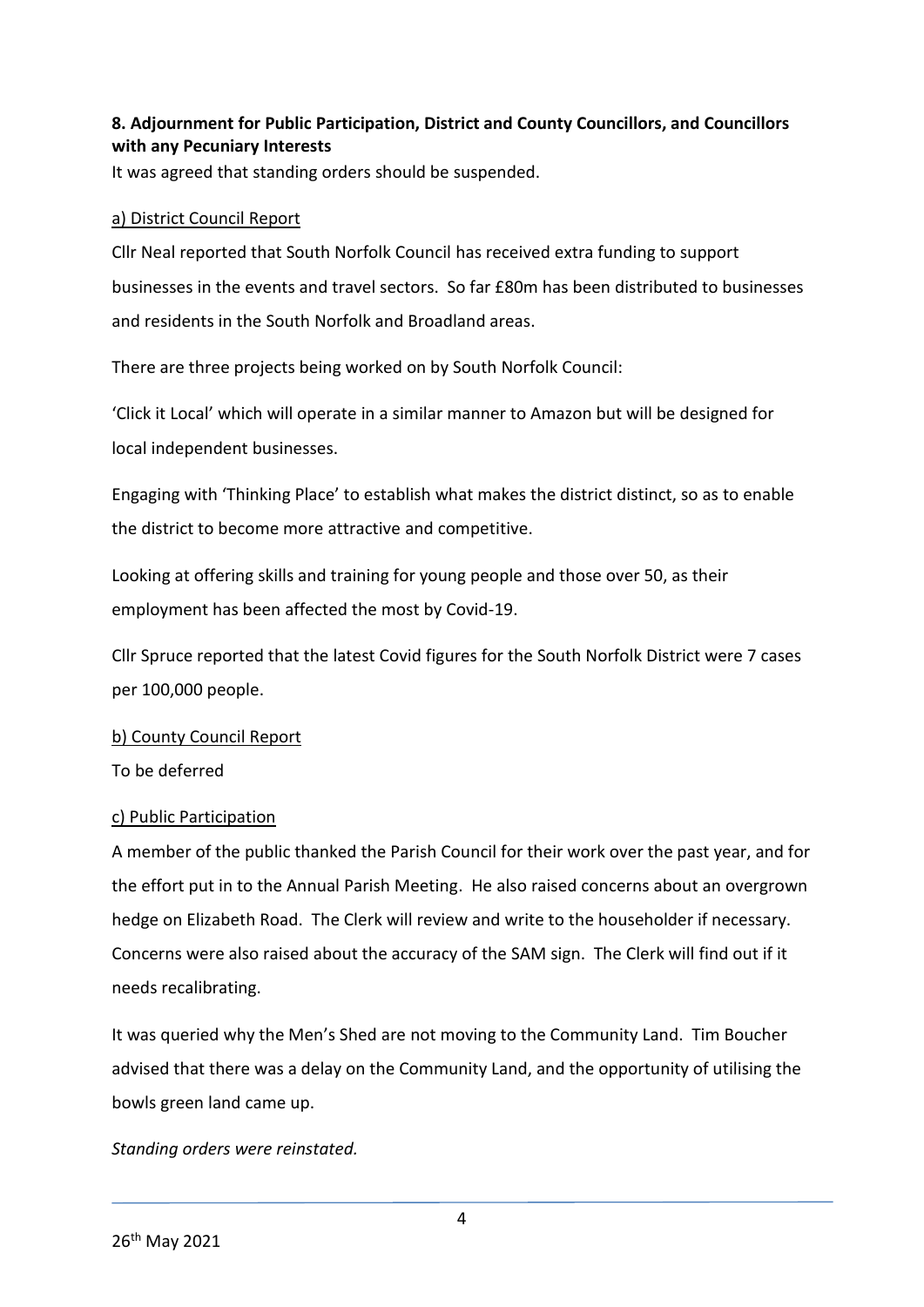*Lisa Neal withdrew from the meeting.* 

#### **9. Planning**

#### a. To Consider Applications Received

#### *i. 2021/0980 – 2A Stoke Road – Proposed Single Storey Rear Extension*

Trevor Spruce presented this application to the meeting. He noted that the proposed extension is to the rear of the property. It is close to the neighbouring boundary; however the neighbouring property is also close to the boundary. As at the time of the meeting, there had been no neighbour objections. Trevor Spruce proposed that there should be no objections to this application, seconded by Chris Walker and carried.

*It was agreed to consider the following application as a matter of urgent business*

## *ii. 2021/0708 – 121 The Street - Erection of two storey side extension to include self contained annexe above double garage. AMENDED APPLICATION*

The Clerk presented this application to the meeting. The original and amended plans were presented and members were reminded of their response to the original application and that was that there should be no objections, as long as the proposal remains an integral part of the original property and will not create a separate dwelling.

It was noted that the large area on the ground floor where the annexe was to be accessed from the main property had been withdrawn, to be replaced with a door on the first floor. Tim Boucher raised concerns that if the proposal is remotely self contained, it is not an annexe.

Tim Boucher proposed that the Parish Council objects to this application as it is a precursor to a separate dwelling. Seconded by John Henson and carried.

#### b. To Note Planning Decisions

The following decisions were noted:

## **i) APPROVAL WITH CONDITIONS**

a. 2021/0475 – 21 Norwich Road – Removal of Existing Summer House and Erection of Single Storey Kitchen Extension to Rear

b. 2021/0477– 13 Upgate - Attached single garage and erection of single storey rear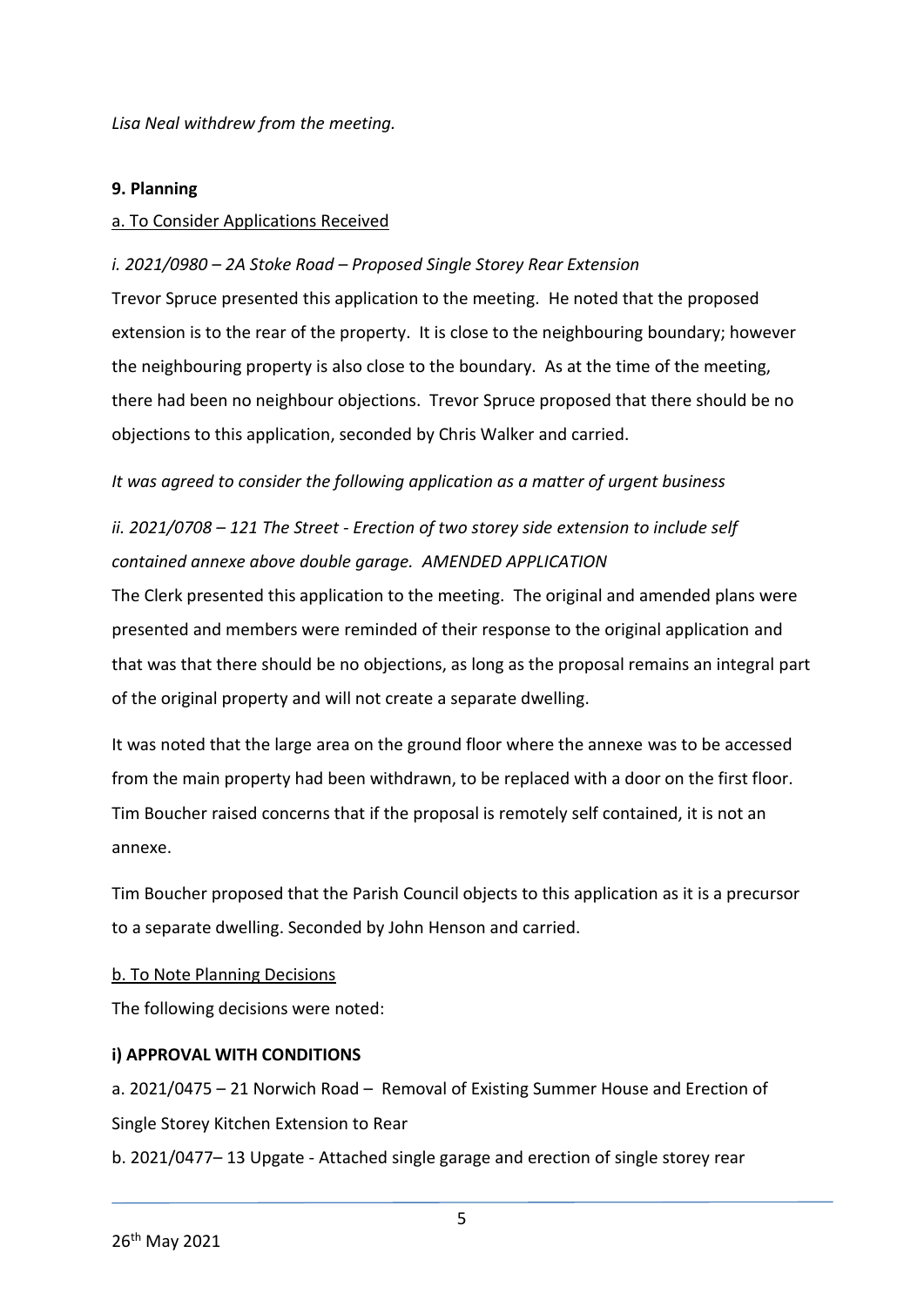extension and external alterations..

c. 2021/0551– 3 Mulberry Close - Proposed demolition of conservatory and erection of single storey rear extension together with external alterations.

d. 2021/0565 – 1 Mentmore Way – Erection of a single storey side extension with sloped roof.

e. 2021/0434 – 40D The Street– Works to TPO Trees

## **ii) APPROVAL NO CONDITIONS**

a. 2021/0590 – Land North of Shotesham Road - Non material amendment to permission 2014/0319/D - detailed landscaping added to site layout in place of previously approved landscaping plans. Perry house types updated.

## **iii) REFUSAL**

a. 2020/1689 – Land East of Overtons Way - Construction of 9 new residential dwelling units, to include 1 retail unit facing North towards existing retail/commercial units

## **iv) PRIOR APPROVAL NOT REQUIRED**

a. 2021/0780 – 23 Caistor Lane - Proposed single storey rear extension, extending 6m from the rear wall of the original dwelling house, with a maximum height of 4m and an eaves height of 2.3m

*Lisa Neal Re-joined the Meeting*

*Vic Thomson Entered the Meeting*

*It was Agreed to Receive the County Councillor's Report at this Point*

## 6 b) County Council Report

Cllr Thomson reported that the Covid-19 cases in Norfolk were now only 9 per 100,000 people, but stressed the need to continue to take care.

The next Flood Alliance Partnership meeting will be on 28<sup>th</sup> May.

Work has commenced on the new recycling centre at Harford Bridges. This is due to open in October and will feature a large re-use centre. Information on what can and can't be recycled can be accessed online.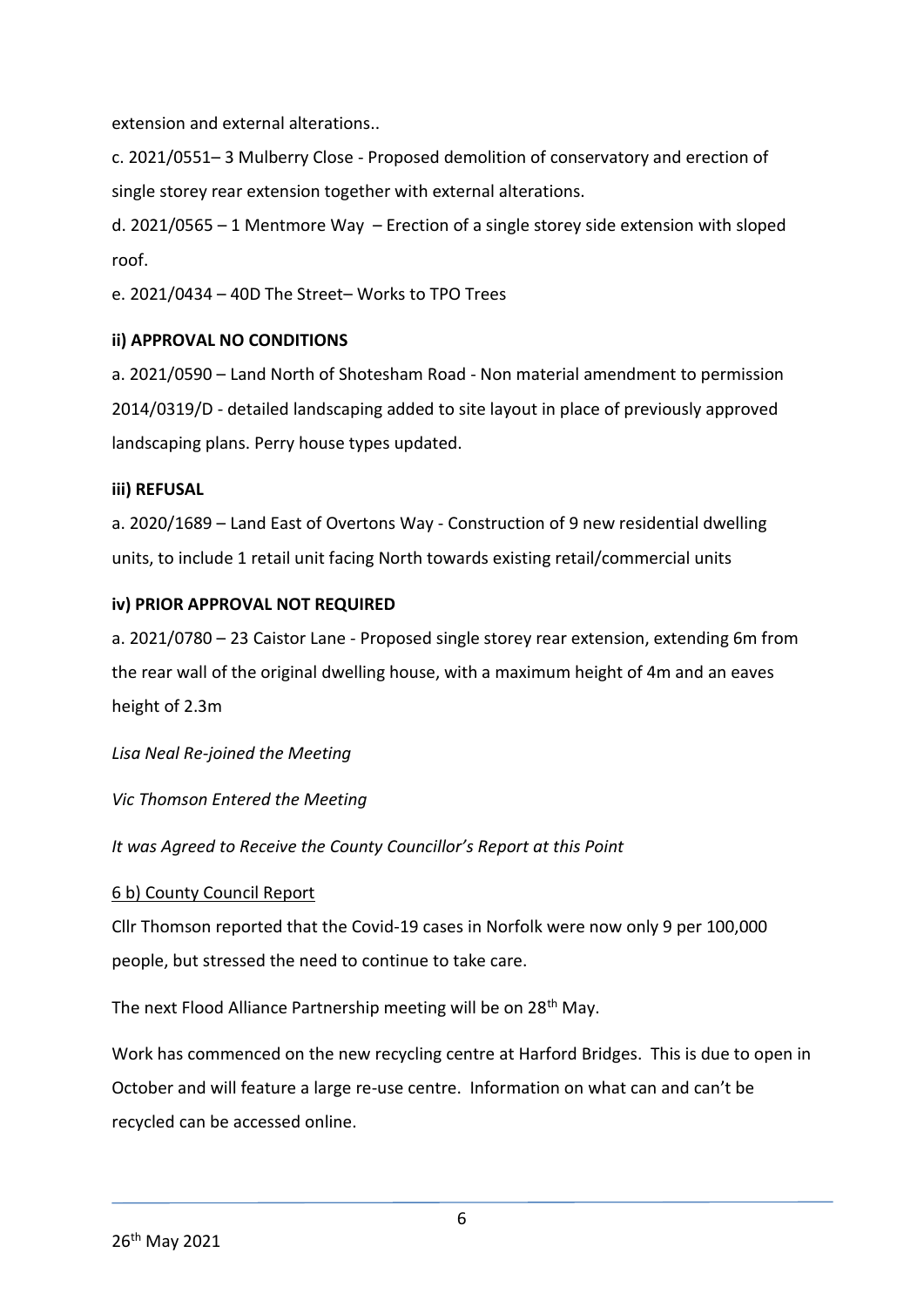The cutting of the highway verges is done in May and September, and the works are done for safety rather than aesthetics.

Cllr Thomson has been in touch with the parish tree warden about the availability of trees from Norfolk County Council.

The is currently a consultation for local walking and cycling infrastructure in the greater Norwich area, with a brown pedalway proposed to connect Poringland with Drayton. John Joyce queried whether this would be on or off road. Cllr Thomson clarified that most of the route in on-road.

Norfolk County Council has issued new videos about keeping safe whilst boating.

## **10. To Receive Parish Council Update on Covid-19 Crisis**

The Clerk had provided a written report which detailed that the vaccine clinic at the community centre is now completing the second round of vaccines. Enquiries from regular hirers of the centre have come in about wanting to return to the centre early, as volunteers have told them that there are no more vaccinations. Clinics will be running until mid June and it is not feasible to remove all of the NHS's equipment and IT set up to allow the running of classes. In addition to this, the NHS formally has the license until the end of June.

Bookings are being taken for the re-opening of the community centre on 5<sup>th</sup> July. No allowances have been made for social distancing as the intention is by this date that all restrictions will be lifted, however national guidance on this is being monitored. In is intended that all hand sanitisers should remain in situ and hirers will be encouraged to utilise them.

Tim Boucher queried whether there is sufficient bar staff for upcoming events. The Clerk responded that there was.

## **11. Finance**

## a) To Receive Receipts, Payments and Bank Reconciliation for April 2021

The receipts, payments and bank reconciliation for April 2021 were noted by council. Lisa Neal queried the £20,000 payment made from the Parish Council to the Welcome Home and Memorial Playing Fields Trust. The Clerk advised that this related to two Covid-19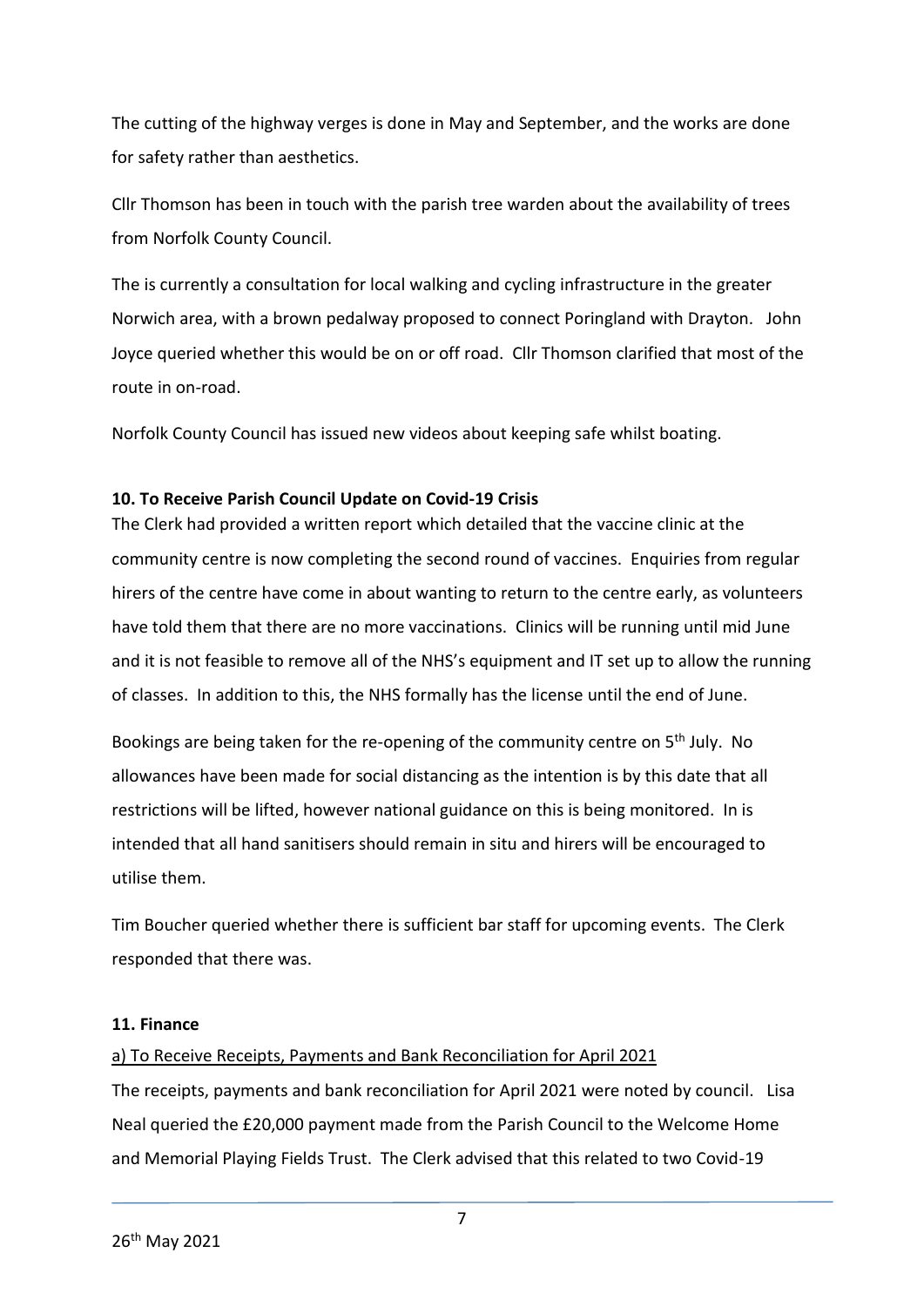support payments, each of £10,000, which were paid to the Parish Council but should have been paid to the Trust.

## b Accounts for Payment

## *i) To Agree Accounts for Payment*

Chris Walker proposed that the following accounts should be paid, seconded by David Hewer and carried.

| Payee                                                               | <b>Description</b>                   | <b>Amount</b> |
|---------------------------------------------------------------------|--------------------------------------|---------------|
| Staff Salaries and other Contractual Employment Payments (including |                                      | £10,580.10    |
| payments to HMRC and Norfolk Pension fund)                          |                                      |               |
| <b>Amazon Business</b>                                              | Chalkboards for Café                 | £10.99        |
| <b>Amazon Business</b>                                              | Order pads café                      | £5.00         |
| <b>Amazon Business</b>                                              | Pole for Life Ring Retrieval         | £109.99       |
| <b>Amazon Business</b>                                              | Hook for Life Ring Retrieval         | £29.99        |
| <b>Amazon Business</b>                                              | <b>Cleaning Equipment</b>            | £12.63        |
| Microshade                                                          | <b>Hosted IT</b>                     | £215.10       |
| BТ                                                                  | Phone                                | £81.96        |
| Lisa Gooderham                                                      | mileage                              | £10.49        |
| <b>Total Gas &amp; Power</b>                                        | Heat & Light                         | £869.80       |
| norfolk copiers                                                     | Printing                             | £26.97        |
| Zurich                                                              | <b>Additional Insurance Premium</b>  | £160.81       |
| Norfolk local council                                               | <b>Training</b>                      | £48.00        |
| Faye LeBon                                                          | Café expenditure                     | £73.60        |
| S Raney Tree Services                                               | <b>Grounds Maintenance</b>           | £75.00        |
| <b>Yare Shipping</b>                                                | Café expenditure                     | £68.17        |
| Garden Guardian                                                     | <b>Grounds Maintenance</b>           | £938.11       |
| Veolia                                                              | <b>Waste Removal</b>                 | £77.47        |
| Welcome Home and                                                    | Income received by Parish Council in |               |
| <b>Memorial Playing Fields Trust</b>                                | error                                | £225.00       |
| Barclaycard                                                         | Various                              | £691.08       |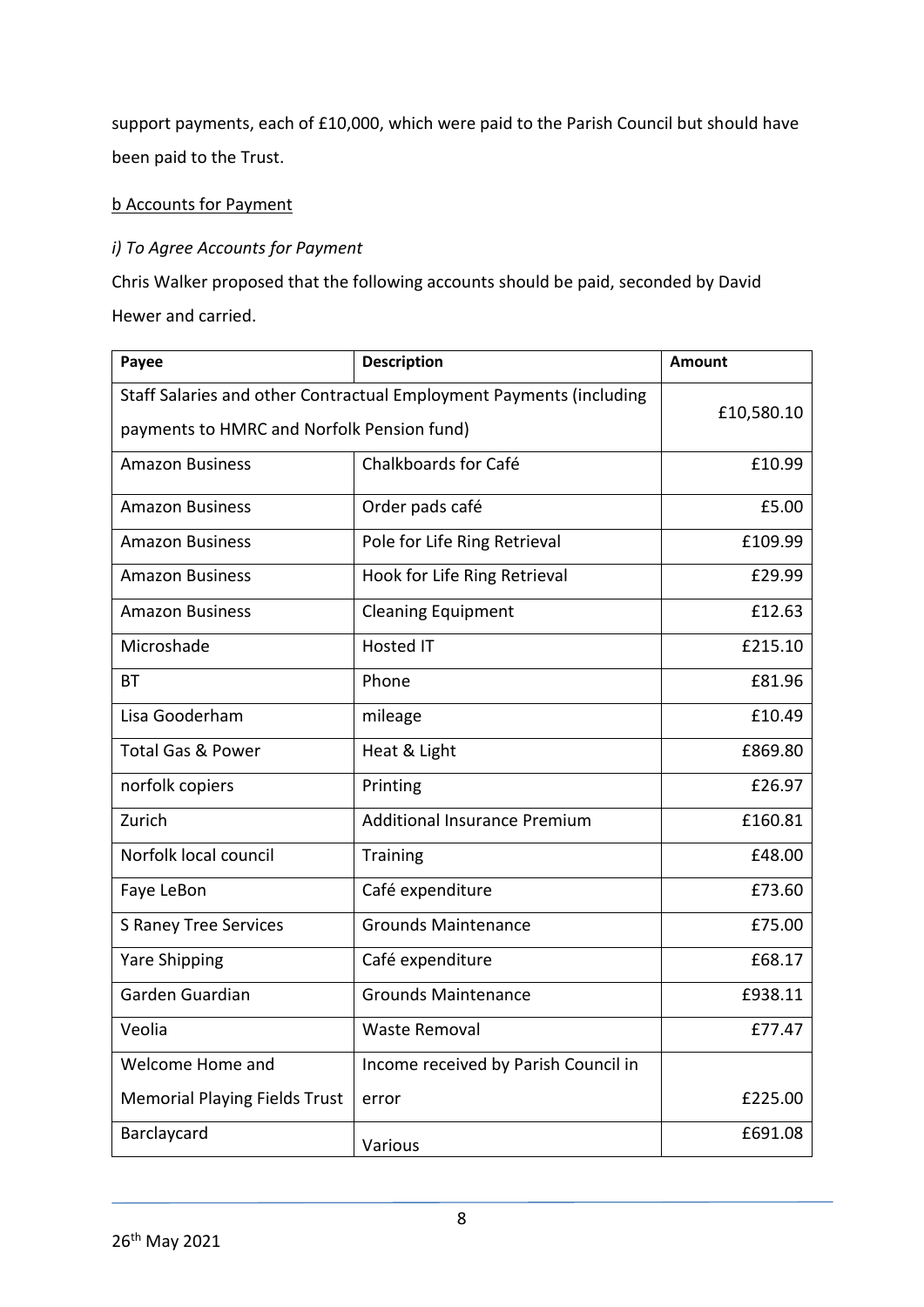| Payee                | <b>Description</b>                | <b>Amount</b> |
|----------------------|-----------------------------------|---------------|
| <b>ESPO</b>          | <b>Community Centre Gas</b>       | £96.00        |
| Oaks CCTV Ltd        | <b>CCTV Repairs</b>               | £135.60       |
| <b>PHS Group</b>     | Waste Removal                     | £217.44       |
| <b>Hugh Crane</b>    | <b>Cleaning Consumables</b>       | £55.33        |
| Faye LeBon           | Café Consumables                  | £31.44        |
| <b>Yare Shipping</b> | Café Consumables                  | £53.44        |
| Faye LeBon           | Petty cash top up                 | £29.68        |
| Faye LeBon           | Petty Cash Top Up - Photo Frame & | £10.69        |
|                      | Café                              |               |
|                      | <b>TOTAL</b>                      | £14,939.88    |

The following payment was agreed by members acting as sole managing trustee to the Welcome Home and Memorial Playing Fields Trust:

| Payee                    | <b>Description</b>         | Amount                 |
|--------------------------|----------------------------|------------------------|
| <b>Canham Consulting</b> | Initial Survey of Pavilion | £660.00                |
|                          |                            | <b>TOTAL   £660.00</b> |

## *Trevor Spruce Left the Meeting*

*ii) To Agree Accounts for Payment (Councillors with Pecuniary Interests)*

Chris Walker proposed that the following accounts should be paid, seconded by David Hewer and carried.

| Payee             | <b>Description</b>            | Amount  |
|-------------------|-------------------------------|---------|
| Spruce Landscapes | <b>Cemetery Maintenance</b>   | £520.00 |
| Spruce Landscapes | <b>Playing Field Repairs</b>  | £84.00  |
| Spruce Landscapes | <b>Turfing of Five Graves</b> | £150.00 |
|                   | <b>TOTAL</b>                  | £754.00 |

*Trevor Spruce Re-joined the Meeting*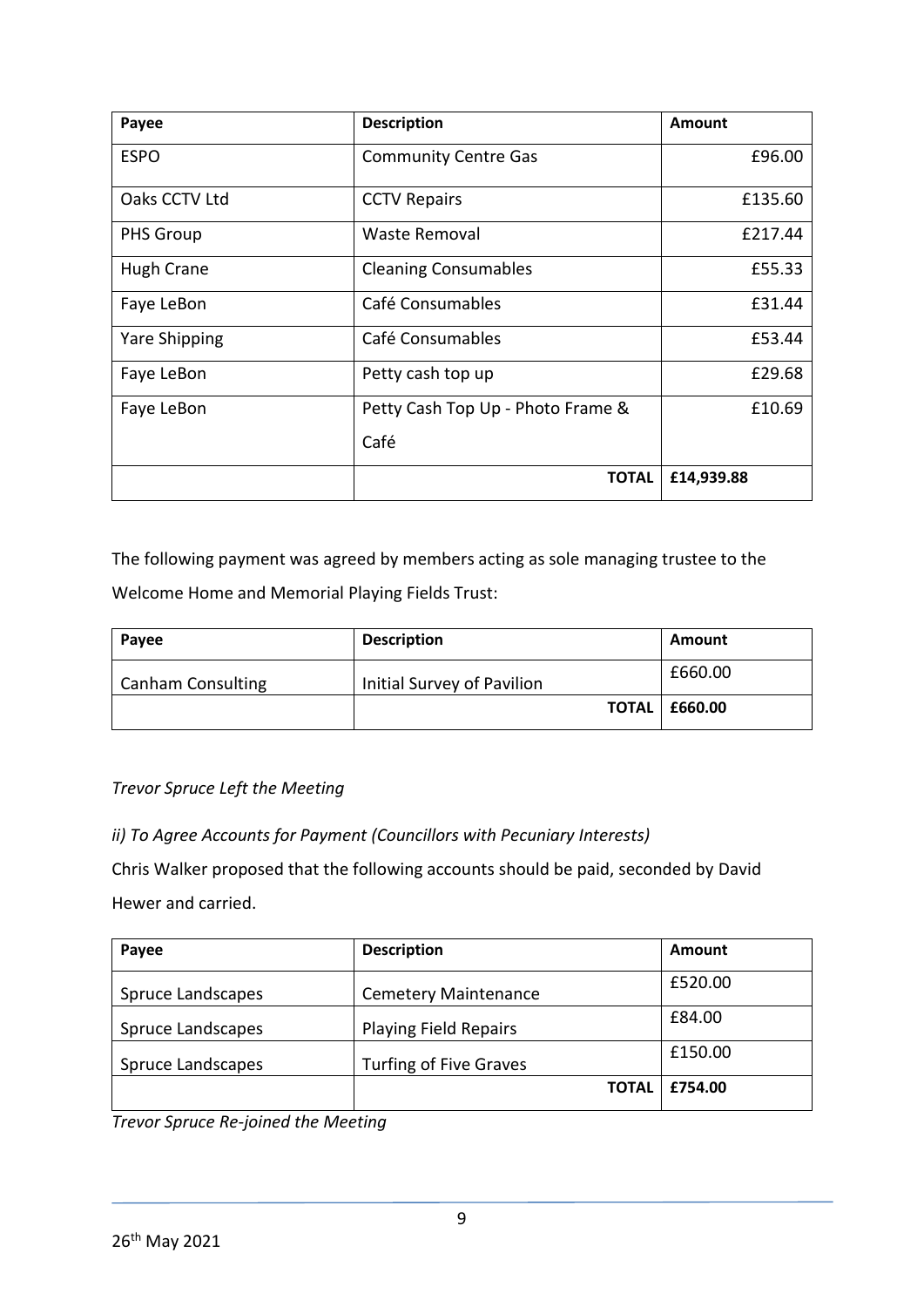## **12. To Consider Update to Financial Regulations to Better Facilitate Staff and Other Payments**

The Clerk presented a proposed update to financial regulation 6.4 which reflected the removal of the legislation where two members had to authorise payments. The proposal was to allow a member of staff to give the first authorisation to a payment, and a councillor the second authorisation. Discussions occurred as to whether there should be a limit put on the staff member, however this was rejected in favour of having a rota for councillors to do the second authorisation so that it isn't the same councillors authorising payments each time. It was agreed to amend financial regulations as per the proposal to streamline council payments. Chris Walker and Peter Lowndes-Burt abstained from the vote.

Consideration was also given to the payment of staff salaries and it was agreed that the method of paying part of the salaries by standing order and topping up at the end of the month was impractical and out of date. All staff should be paid on a specified date and the salary reported to council as a matter of courtesy. Authorisations to pay salaries were done on the signing of the contract.

## **13. To Receive Quotations for Replacement Flooring in Community Centre Toilets and Appoint Contractor**

The Clerk reported that in 2018 the flooring in the gent's toilets was replaced. In the 2021/2022 budget, councillors agreed a budget of £2,000 to replace the flooring in the ladies' and disabled toilets. Three contractors have visited site and quotes received. These were reviewed by members and it was agreed, after a proposal from Chris Walker and a second from John Henson, to award the works to Broadland Flooring at a cost of £1,210.31.

## **14. To Agree Order for Staff Workwear**

John Henson proposed that the order is placed as per the quotation received, for £307.15 + VAT, seconded by Chris Walker and carried.

## **15. To Receive Update on Poringland Neighbourhood Plan**

John Henson reported that the referendum date has been set for the 8<sup>th</sup> July. Minor changes to the plan are being made to ensure it aligns to the changes agreed by South Norfolk Council as part of its decision statement, and then it will be published on South Norfolk Council's website. The office staff will then promote on plan on social media, and create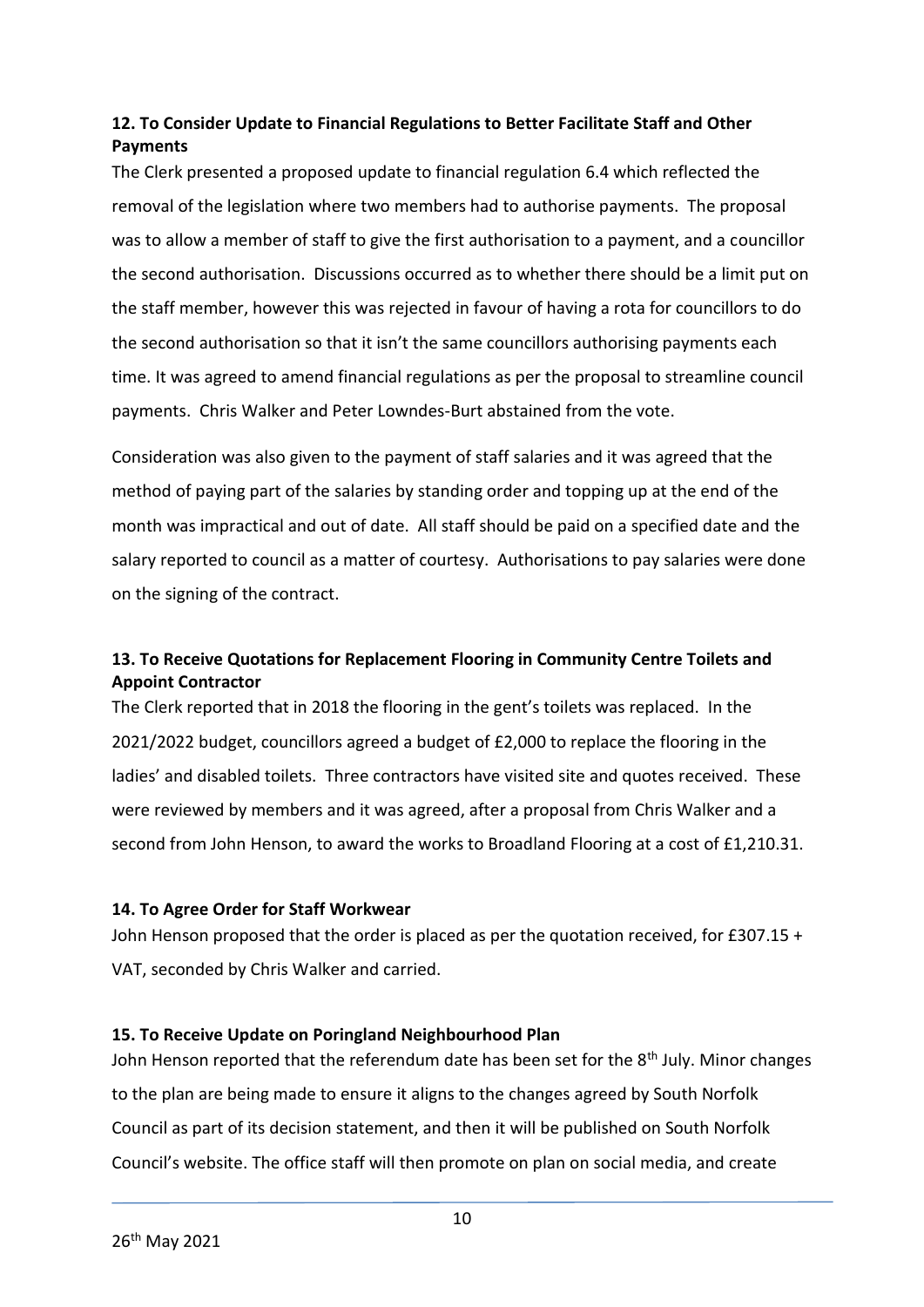hard copies of the plan for distribution. A postcard will be sent to each household making them aware of the referendum, and also two drop in sessions at the community centre. These will be held on 23<sup>rd</sup> June between 10am and 1pm, and 24<sup>th</sup> June between 3pm and 7pm.

It was emphasised that the Parish Council can promote the referendum, but not try to influence the way people vote.

Chris Walker queried when the count will occur. John Joyce advised that, from experience, it may be the same evening but if not it will be the next day.

## **15. To Consider Recommendations from Amenities Advisory Group**

David Hewer reported that the Amenities Advisory Group had met on 12<sup>th</sup> May. The following recommendations to full council were made:

## a) Annual Inspections of Victory Avenue and Mulberry Playing Field:

Obtain quotes for replacement equipment at Victory Avenue and Mulberry Park.

Obtain quotes for replacement gates at Mulberry Park

Obtain quotes to replace safagrass with wet pour rubber/fibrefall (or equivalent) in all play areas.

Utilise free reserves where necessary.

These recommendations were agreed.

## b) Community Woodland, Northern and Southern lagoons

It was recommended that the overarching strategies for these areas should be:

Woodland: family friendly, engaging, educational

Northern Lagoon: improve for wildlife and visitors.

Southern Lagoon: Keep natural but allow controlled access.

To get community views on the woodland via Parish Matters.

These recommendations were agreed.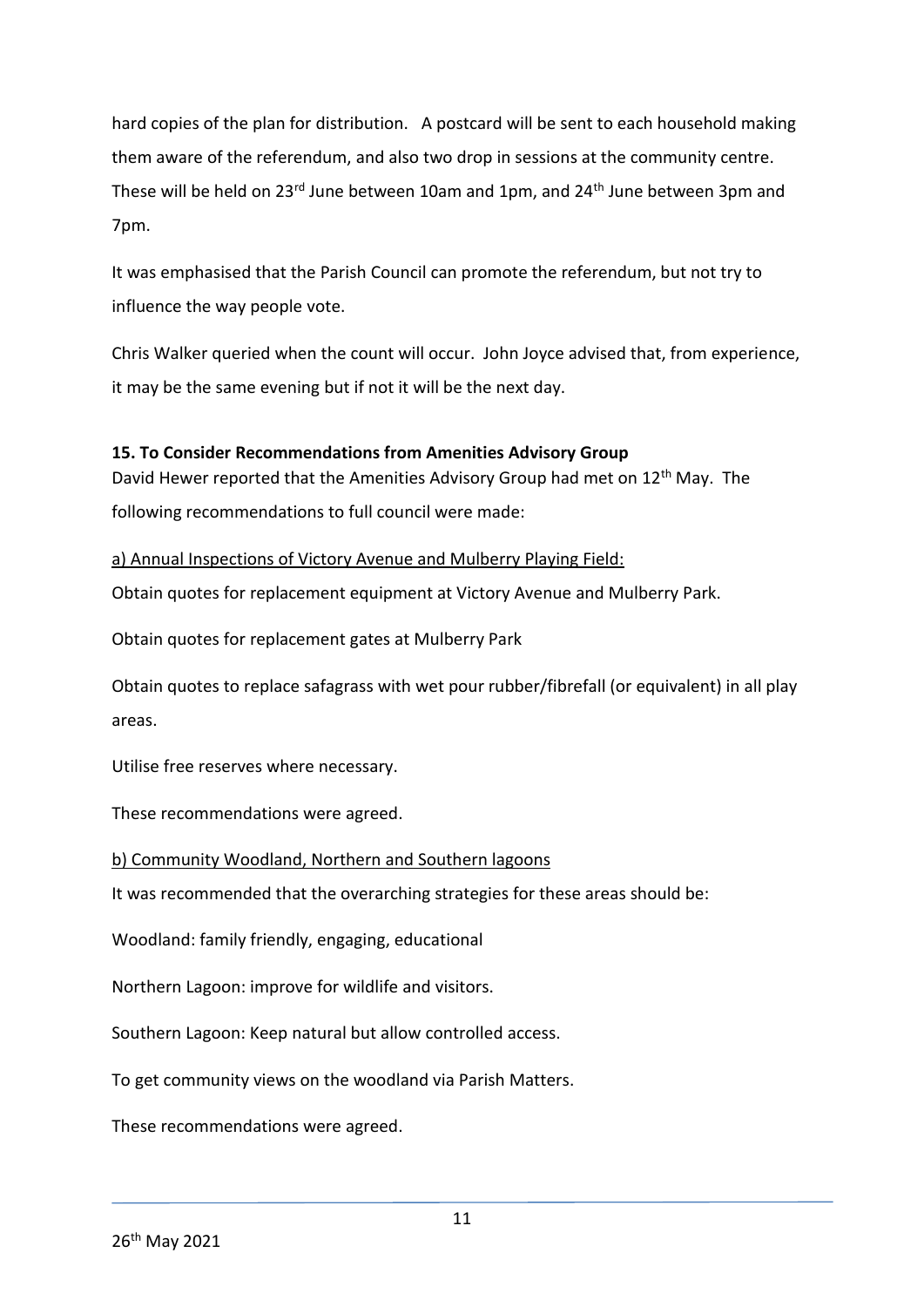## c) Additional Trees in the Village

It was agreed to pursue the offer of new trees from Norfolk County Council, as these would allow for water storage, carbon storage and provide a habitat for wildlife. Vic Thomson has offered to assist the Parish Council with this project.

## d) Graffiti Art

A mock up for some graffiti art for the bus shelter at the memorial garden was shown to members. It was agreed to proceed with this project, at a maximum cost of £200.

## **17. To Agree Delegation of Appointment of Parish Officer to HR Advisory Group**

The Clerk reported that 18 applications were received for the position of Parish Officer for Bookings and Events. The HR Advisory Group, the Clerk, Assistant Clerk and Caretaker have reviewed the applications and narrowed down 5 for interview. The interviews will take place on Friday 28<sup>th</sup> May and will be conducted by David Hewer, Chris Walker and the Clerk.

The HR Advisory Group will be meeting on  $2<sup>nd</sup>$  June and it is requested that this group be allowed delegated authority to make the appointment based on the results of the interviews. This was agreed after a proposal from John Henson and a second from Tim Boucher.

## **18. To Consider Recommendations from the Community Land Project Working Group**

Tim Boucher reported that he Community Land Project Working Group met on 19th May. They visited the Community Land site and then the meeting moved to the community centre to discuss short and long term strategies for the land.

The Working Group recommended that the Community Land be fenced. It was agreed that delegated authority be given to the Working Group to arrange this, subject to a limit of £10,000.

Discussions also occurred about a firework display on the Community Land. Quotes are to be discussed by the working group at the next meeting.